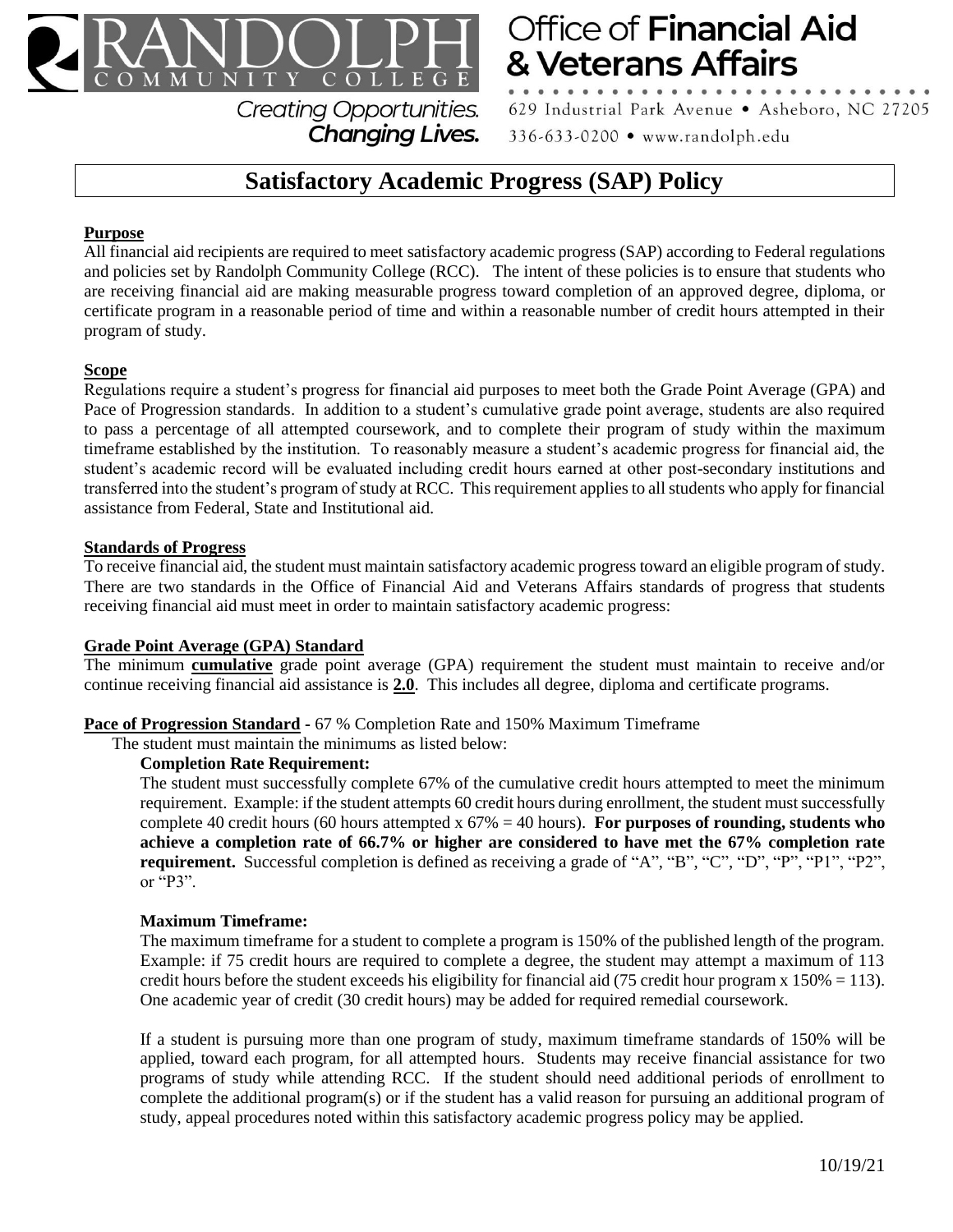## **Treatment of Selected Grades:**

**Withdrawals:** Credit hours in which a student receives a grade of "W", "WF", "FW", or "AW" are included in the number of attempted hours, but do not count toward successfully completed hours. A grade of "WF" or "FW" also affects a student's GPA. This is considered an unofficial withdrawal. Students who withdraw may have difficulty meeting the satisfactory academic progress requirements.

**Incompletes and Failing Grades:** Credit hours in which a student receives a grade of "I" or "F" are included in the number of attempted hours, but do not count toward successfully completed hours. In addition, grades of "F" negatively affect GPA. Students with "incompletes" may have difficulty meeting the satisfactory academic progress requirements at the time of evaluation, but may request reevaluation upon completion.

**Transfer Credit:** Students transferring from another college will be considered making satisfactory progress at the time of enrollment at Randolph Community College. In addition to being factored into the completion rate requirement as attempted and completed credits, a student's maximum time to receive financial aid will also be reduced by the equivalent transfer of credit hours towards his/her degree.

**Audit and No Show:** Grades for audit "Y" or no show "NS" are not considered attempted coursework. Neither of these are included in the grade point average or completion rate determinations. A student cannot receive financial aid for courses that he or she audits or is considered a no show (Y or NS).

**Proficiency (Credit by Exam):** While a credit by exam "X" is not included in the enrollment hours for purposes of awarding financial aid, the credits will be counted in each component of the student's academic progress.

**Repeat Courses:** For financial aid purposes, all hours attempted will continue to be counted in each component of the student's academic progress.

**Developmental/Support Courses:** Courses numbered less than 100 (i.e., MAT 001, ENG 002, MAT 010, ENG 011, etc.) are included in GPA calculations, as well as when calculating the 67 % Completion Rate. One academic year of credit (30 credit hours) may be added for required developmental coursework when calculating the 150% Maximum Timeframe.

## **Summer Session**:

Credit hours attempted during a summer session will be included in the calculation of satisfactory academic progress, just as any other enrollment period.

## **Complete academic record:**

In order to measure a student's satisfactory progress toward degree, diploma, or certificate requirements, the student's total academic record at RCC must be evaluated whether or not the student received financial aid for the entire time of enrollment. This includes, but is not limited to, courses taken through dual enrollment and the Randolph Early College High School. When students complete course work for more than one program, college and financial aid academic progress standards must be met for all programs to receive financial aid.

## **Returning Students:**

Returning students are evaluated on a continuing basis from the first enrollment at RCC, unless an extenuating circumstance is considered. Returning students who were previously enrolled under an academic progress policy other than the current academic progress policy will be required to meet the standards of the current policy upon returning.

## **Changes of Major or Program of Study:**

Students receiving financial aid are permitted to change majors, but may have difficulty completing the program within the Maximum Timeframe of 150% if the programs are not similar in course requirements. If a student graduates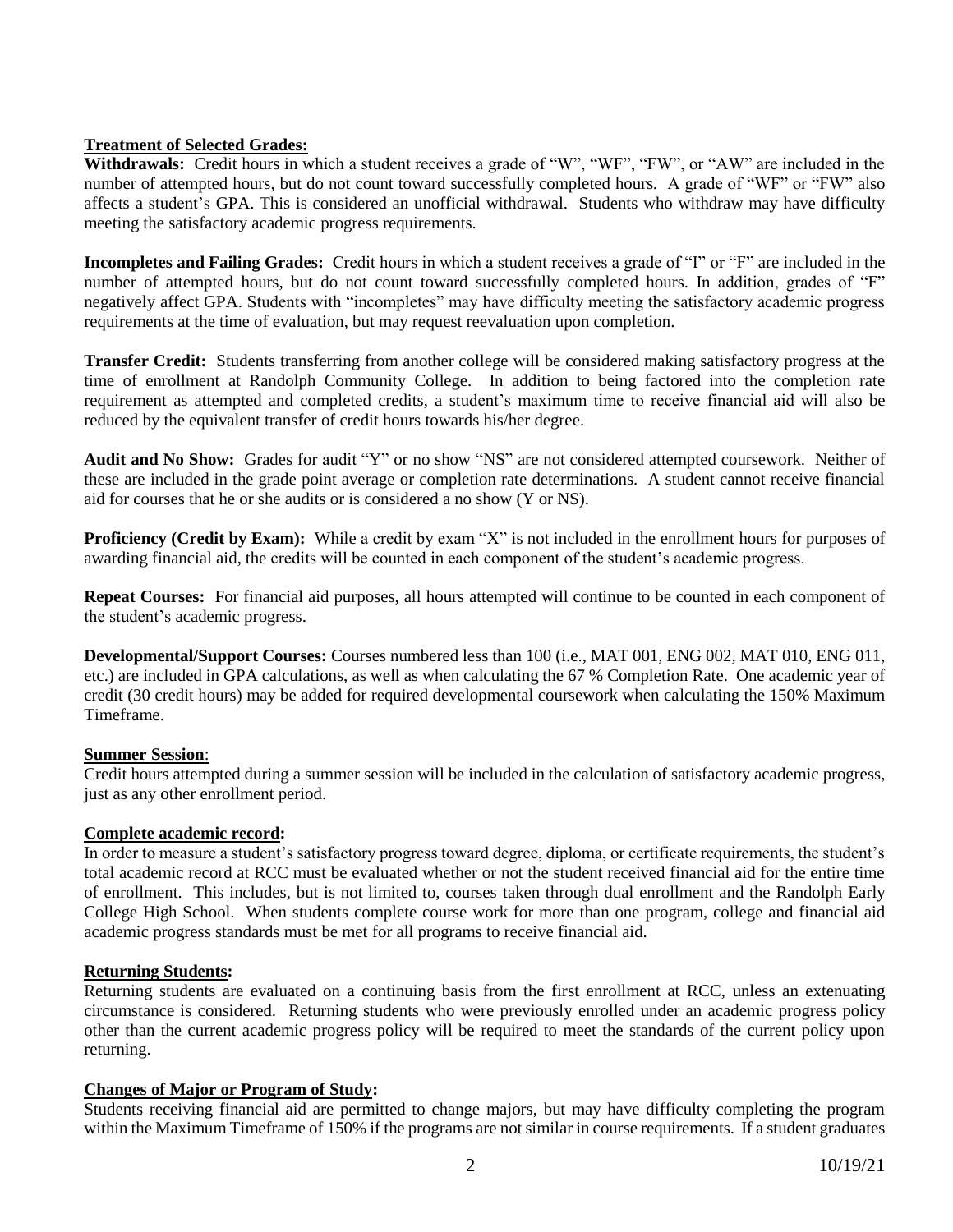from an associate degree, diploma, or certificate, they can pursue a second degree, less applicable courses required for the second program of study. If the student reaches 150% of the program length, they can request an evaluation of the program to determine the number of credits available to complete the second program of study.

## **Academic Amnesty:**

Satisfactory academic progress regulations do not provide for the concept of academic amnesty whereby students apply to have credits attempted or grades earned excluded from the institutions GPA calculation. All credits attempted and grades earned will be included in the students GPA and pace of progression standards.

#### **Eligibility Status:**

**Satisfactory:** This status is achieved when all criteria explained above are met. Satisfactory progress will be examined at the end of each semester to determine if the student met the standards of progress and is eligible to continue to receive financial aid.

**Warning:** A student (who is not currently on Warning status) will go from satisfactory to warning status if they fail to maintain the required 2.0 cumulative GPA and/or the required 67% completion rate. The warning period will last for one semester, unless the student fails to enroll, they would be at a warning status upon their return.

**Suspension:** Students on financial aid Warning status who have not attained at least the required 2.0 cumulative GPA and/or the required 67% completion rate, will have their financial aid suspended at the conclusion of the Warning period.

**Probation:** If a status of Suspension is appealed and approved, a status of Probation is assigned. This status requires students to maintain both a term GPA greater than or equal to 3.00 and a term completion rate equal to 100%. In order to achieve a completion rate equal to 100%, a student must successfully complete each course enrolled for the term. If a student withdraws or fails a course during a term dropping the term completion rate below 100%, or does not maintain a term GPA greater than or equal to 3.00, the appeal is terminated and the student will return to a financial aid Suspension status.

**Warning Near Maximum Timeframe:** Students who have attempted approximately 100% of the maximum allowable credit hours for their program of study will receive a courtesy notification status of Warning Near Maximum Timeframe. Students receiving this status will continue to receive financial aid until they reach 150% of their program of study, at which time they will have their financial aid suspended and be assigned a status of Maximum Timeframe.

**Maximum Timeframe:** Students who have attempted the maximum allowable credit hours, 150% of their program of study, will have their financial aid suspended.

**Notification of Financial Aid Warning, Suspension, Probation, Warning Near Maximum Timeframe or Maximum Timeframe**:The Office of Financial Aid and Veterans Affairs will send correspondence to any student who is placed on financial aid Warning, Suspension, Probation, Warning Near Maximum Timeframe or Maximum Timeframe.

**Regaining Eligibility:** Students who attend RCC (with or without federal financial aid) may regain financial aid eligibility by meeting the GPA and pace of progression standards of this policy. A student may request reconsideration of eligibility for financial aid by submitting an appeal to the Office of Financial Aid and Veterans Affairs once all requirements are met.

## **Appeal of Satisfactory Academic Progress Standards:**

**Suspension:** Students who have been suspended from receiving financial aid may appeal to the Office of Financial Aid and Veterans Affairs to waive the academic progress requirements where there are extenuating circumstances or when a period of ten years or more has passed since the student was last enrolled. A student may submit written documentation to the Office of Financial Aid and Veterans Affairs by completing the Satisfactory Academic Progress Appeal Request form that explains the extenuating circumstances that have affected academic performance and what